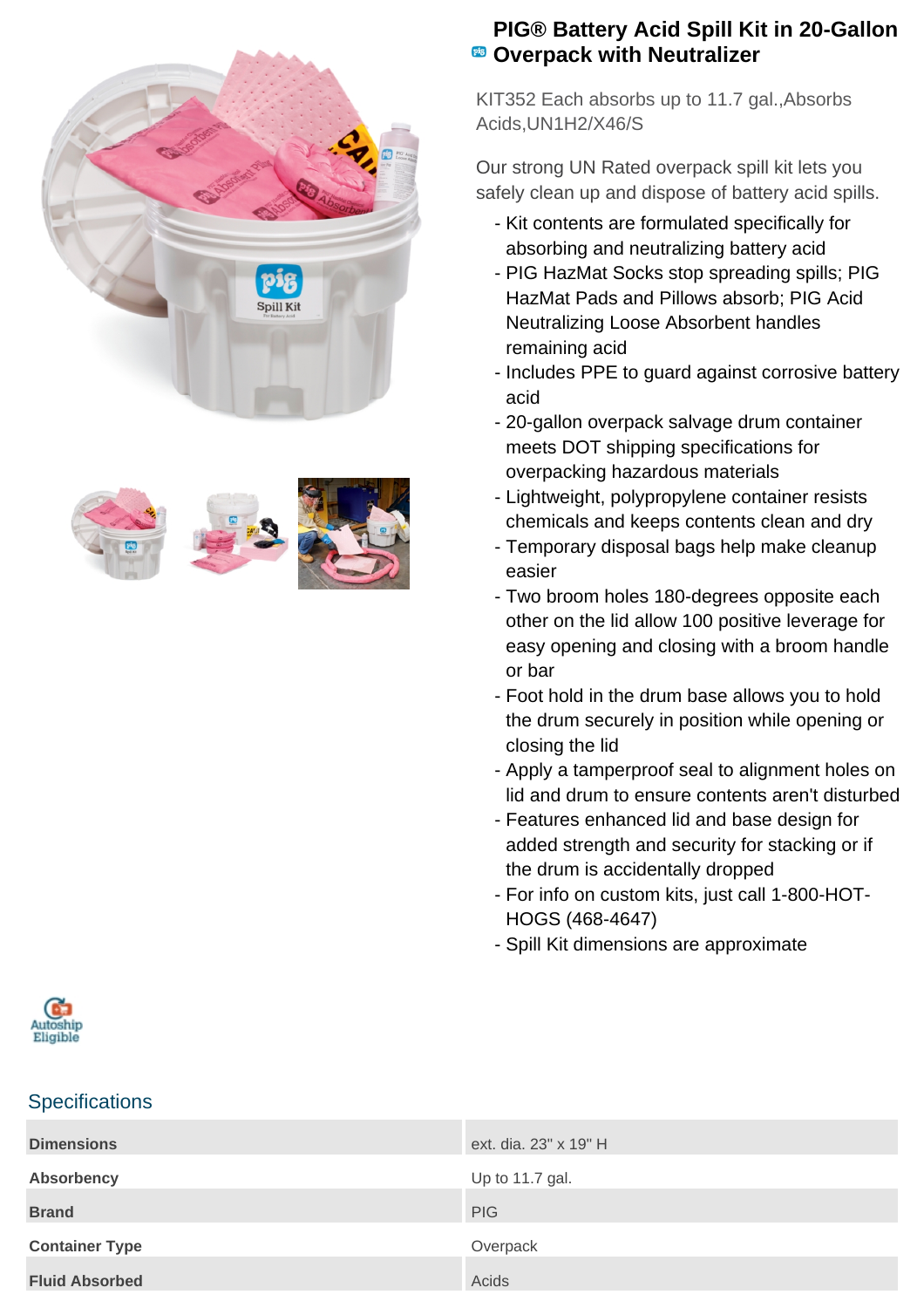| <b>High Visibility</b>         | <b>No</b>                                                                                                                                                                                                                                                                                                                                                                                                                                                                                                                                                                                                                                               |
|--------------------------------|---------------------------------------------------------------------------------------------------------------------------------------------------------------------------------------------------------------------------------------------------------------------------------------------------------------------------------------------------------------------------------------------------------------------------------------------------------------------------------------------------------------------------------------------------------------------------------------------------------------------------------------------------------|
| <b>Color</b>                   | White                                                                                                                                                                                                                                                                                                                                                                                                                                                                                                                                                                                                                                                   |
| <b>Neutralizing Capacity</b>   | Up to 51 oz.                                                                                                                                                                                                                                                                                                                                                                                                                                                                                                                                                                                                                                            |
| See-Through                    | <b>No</b>                                                                                                                                                                                                                                                                                                                                                                                                                                                                                                                                                                                                                                               |
| <b>Special Feature</b>         | <b>Battery Acid Spill Kit</b>                                                                                                                                                                                                                                                                                                                                                                                                                                                                                                                                                                                                                           |
| <b>UV Resistant</b>            | <b>No</b>                                                                                                                                                                                                                                                                                                                                                                                                                                                                                                                                                                                                                                               |
| <b>Wheels</b>                  | Not Applicable                                                                                                                                                                                                                                                                                                                                                                                                                                                                                                                                                                                                                                          |
| <b>Competitor Part Number</b>  | 3wmr4                                                                                                                                                                                                                                                                                                                                                                                                                                                                                                                                                                                                                                                   |
| <b>Distributor Part Number</b> | 89093-182;30re82;4046534;04088x68452                                                                                                                                                                                                                                                                                                                                                                                                                                                                                                                                                                                                                    |
| Sold as                        | 1 each                                                                                                                                                                                                                                                                                                                                                                                                                                                                                                                                                                                                                                                  |
| Weight                         | 30 lbs.                                                                                                                                                                                                                                                                                                                                                                                                                                                                                                                                                                                                                                                 |
| # per Pallet                   | 12                                                                                                                                                                                                                                                                                                                                                                                                                                                                                                                                                                                                                                                      |
| <b>Composition</b>             | Container - Injection Molded Copolymer Polypropylene<br>Absorbent Mats & Pillows-100% Polypropylene<br>Acid Neutralizer - Polymer, Sodium Carbonate, Alizarin<br>Gloves - Neoprene<br>Apron - Polyethylene Coated Tyvek                                                                                                                                                                                                                                                                                                                                                                                                                                 |
| <b>Includes</b>                | 36 - 15" W x 20" L PIG® HazMat Chemical Absorbent Mat<br>Pad (MAT310)<br>1 - 17" W x 16" L x 2" H PIG® HazMat Chemical Absorbent<br>Pillow (HR7015)<br>3 - ext. dia. 3" x 46" L PIG® HazMat Chemical Absorbent<br>Sock (124CR)<br>2 - PIG® Acid Encapsulating/ Neutralizing Loose Absorbent<br>(PLP802)<br>1 - Apron<br>1 - Sperian Headgear (GLS204)<br>1 - 15" W x 8.5" H Sperian Faceshield Window (GLS204-<br>0001)<br>1 - Neoprene Glove<br>10 - 18" W x 30" H Polyethylene Disposal Bags (BAG201-S)<br>6 - 2" W x 6" L Tamperproof Seal Label (LBL100)<br>1 - Instructions<br>1 - ext. dia. 23" x 19" H PIG® Overpack Salvage Drum<br>(PAK708-WH) |
| <b>UNSPSC</b>                  | 47131905                                                                                                                                                                                                                                                                                                                                                                                                                                                                                                                                                                                                                                                |
| <b>Pigalog® Page Number</b>    | Page 119                                                                                                                                                                                                                                                                                                                                                                                                                                                                                                                                                                                                                                                |
| <b>Metric Equivalent</b>       |                                                                                                                                                                                                                                                                                                                                                                                                                                                                                                                                                                                                                                                         |
| <b>Absorbency</b>              | Up to 44.3 L                                                                                                                                                                                                                                                                                                                                                                                                                                                                                                                                                                                                                                            |
| <b>Dimensions</b>              | ext. dia. 58.4cm x 48.3cm H                                                                                                                                                                                                                                                                                                                                                                                                                                                                                                                                                                                                                             |
| Weight                         | 13.6 kg                                                                                                                                                                                                                                                                                                                                                                                                                                                                                                                                                                                                                                                 |
|                                |                                                                                                                                                                                                                                                                                                                                                                                                                                                                                                                                                                                                                                                         |

Technical Information